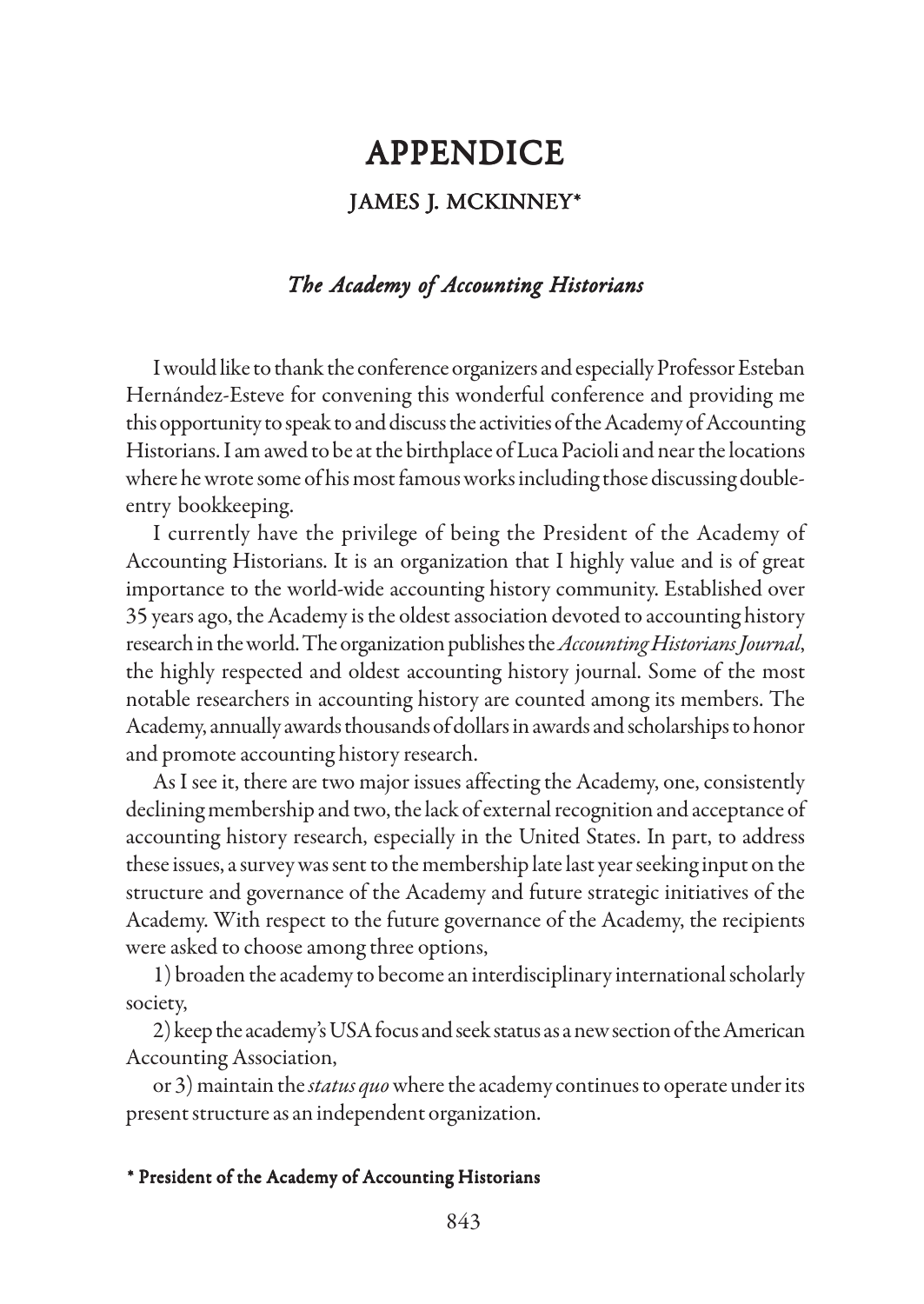The response rate was 25%. 39% ranked becoming a truly international and interdisciplinary organization as their first choice. 35% ranked pursuing AAA affiliation as their first choice, and 27% ranked maintaining the *status quo* as their 1st choice. It was unclear if members understood that Choice 1 included interdisciplinary expansion as well as international, extending outside accounting into other fields such as philosophy and sociology. The absence of a clear demand for change mandated by choices one and two means that we are left by default with Choice 3, the *status quo*, or a version of it. However, continuing with the *status quo* without any initiatives means that the problems of consistently declining membership and the lack of external recognition and acceptance of accounting history will continue unresolved. For the near term, the Academy needs to continue to address these two issues working within the current governance structure.

To increase relevance of accounting history, we are trying to promote the *Accounting Historians Journal.* Gary Previts and Joann Noe Cross are pursuing the inclusion of the Journal as part of the *Social Science Citation Index*. The Journal has already been recently adopted for digitization by *JSTOR* a relatively exclusive on-line database that included the *Accounting Review* and *Journal of Accounting Research*. Using the Academy's news and articles publication, the *Accounting Historians Notebook*, we plan to promote academic research into accounting history. We plan to publish syllabi of various doctoral seminars in accounting history. The *Notebook* will also provide listings of papers on accounting history that have been published or presented at accounting history conferences throughout the world, including this one, both in English and non-English to connect the accounting history community. I should note that as you hear of new accounting history conferences please notify us so that we might promote them.

One issue that seems more solvable is increasing membership to the Academy. Membership is more importantly needed to make the organization more relevant to its worldwide community than financially needed since the organization is financially strong. I believe by reaching out to those who have let their memberships lapse and those who are not members, that we can help minimize our membership problems. Approximately, 50% of our membership is US based. However, given the extent of accounting history research activity outside the United States, the proportion of international membership should be greater than 80%. Current active membership as of May 5, not including those who have let their membership lapse since last December, include only 2 members from Spain, 5 from Italy, 2 from Portugal, 3 from France, 20 from the UK, 13 from Russia, and 5 from Turkey, to select a few countries.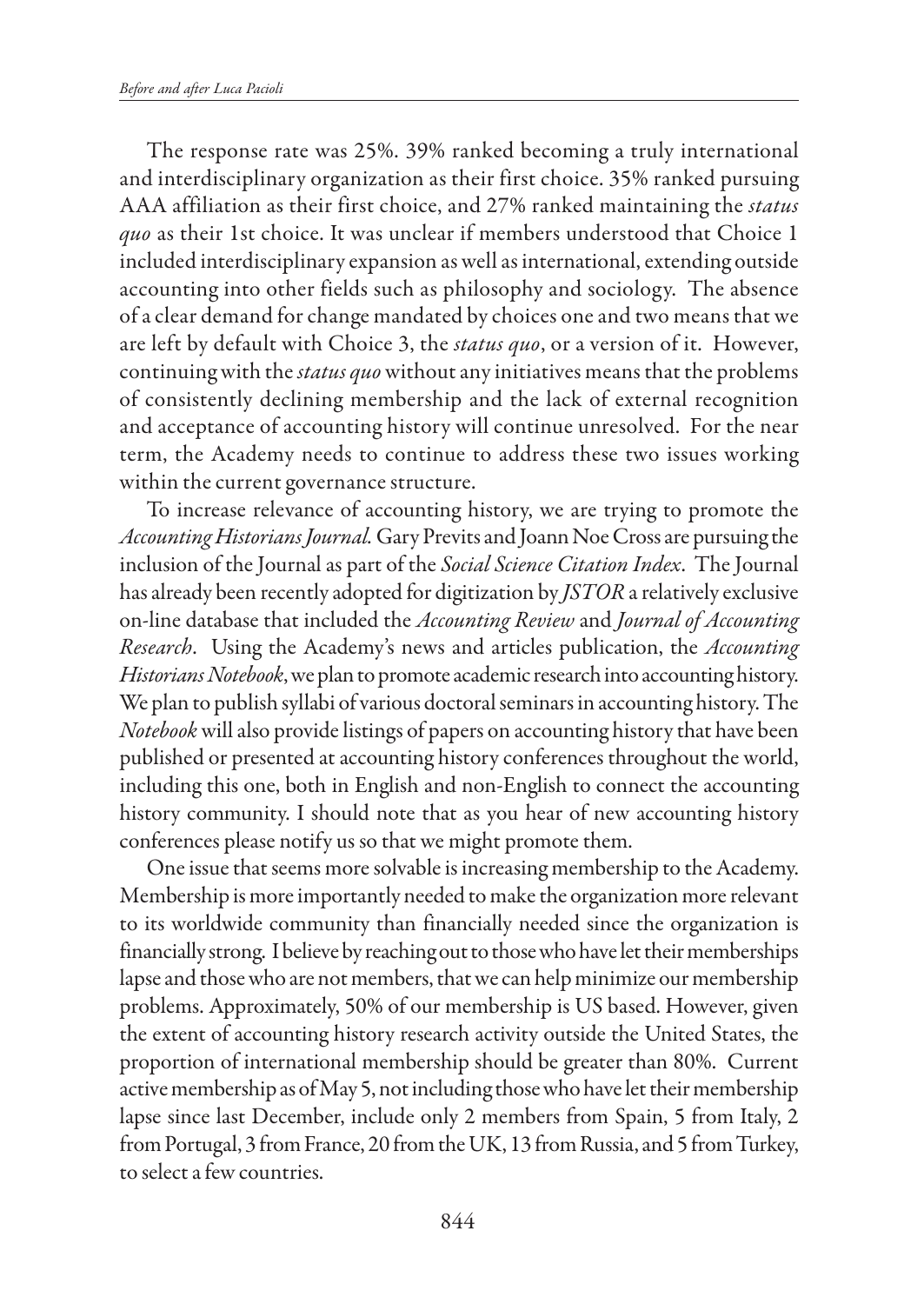As I look out before me, I am guessing many of you are not members. Full membership in the Academy is only \$50 per year and only \$10 for Doctoral students. Membership includes subscriptions to the *Accounting History Journal* and the *Accounting History Notebook*. Virtually all of the dues go towards the mission of the Academy, promoting accounting research activity throughout the World. The Academy frequently helps sponsor and promote accounting history conferences such as this one and the World Congress. The dues pay for the publications and maintenance of the website. The dues also are used to support awards for accounting history and to provide scholarships to doctoral students. It is truly one of the best values in academia.

I believe within our current framework we can make the organization more international and less US focused. However, we need more international members, members like you. I encourage all of you whose membership has lapsed or who are not members to join and encourage you to recruit new members and promote the accounting history agenda. If we do not promote are own agenda who will. Membership can be obtained by going to the Academy's website www.aahhq.org We of course welcome your involvement and suggestions.

I finally would like to briefly mention how important conferences such as this are. We here all know the importance of history. History can often help inform us about current issues and problems. Accounting history research, in my mind, is just as viable of a research methodology as analytic modeling, experimental economics, and looking at market-based research. As we also know, accounting history can be an end to itself informing us about the thoughts and accomplishments of those who came before us and at times honoring them.

One such man who deserves great honor, and of course, is honored here, is Luca Pacioli. I know so little about the man and works compared to almost all who are here. Yet, even with my limited knowledge, I acknowledge that Pacioli had a great impact on modern accounting. Though, it arguable whether he invented doubleentry accounting, his work was probably the most widely disseminated and influential, so much so, that he is often called the father of modern accounting. In the relatively young nation of America, honor was given to Pacioli by early accountants such as Charles Haskins in the early 1900s. The American Institute of CPAs even displays today an original copy of Pacioli's treatise in its lobby.

As I said before, I am awed to be at the birthplace of Luca Pacioli and near the locations where Pacioli wrote some of his most famous works. As many of the Islamic faith seek to visit Mecca in their lifetimes, it would seem to me that accountants should seek to visit the birthplace of Pacioli as well. It also helps, that his birthplace is in a place that is beautiful, has great food, and has good company.